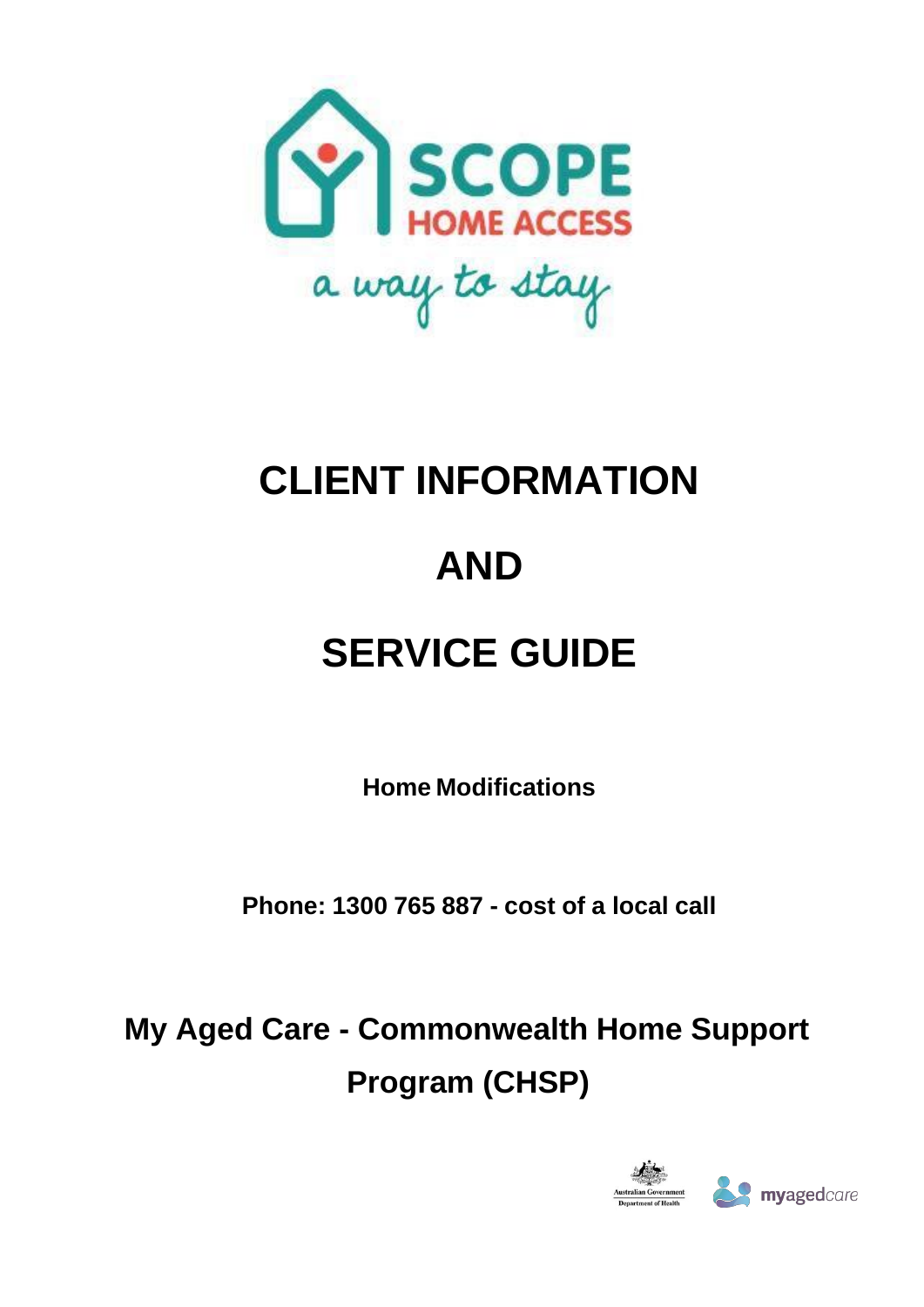**Scope Home Access** is an approved provider to the **My Aged Care - Commonwealth Home Support Program (CHSP)** offering subsidised, basic and entry level aged care services to local communities.

With over 30 years' experience specialising in the provision of home modification services. Our staff and contractors are licenced, qualified, police checked and follow appropriate Work Health & Safety procedures and are committed to providing service in line with the Aged Care Quality Standards.

Our Client Services team are available to support your needs and help you navigate through our subsidised or business services.

# **SUBSIDISED SERVICE PROVIDED**

## **Home Modifications**

#### **Service Delivery**

Scope Home Access provides service to you via our in-house qualified builders, carpenters and handymen. Our construction team work in accordance to the Building Code of Australia (BCA) and appropriate legislation (including licence and qualification requirements for trade supply). For certain sub-trades, we provide service through our monitored, 'preferred contractors' pool.

### **Client Contribution (Fee for service)**

The CHSP supports basic, entry-level service provision of home modifications. Client contribution is calculated using the following formula:

| <b>Service Type</b>                  | <b>Client Contribution (Fee for Service)</b>                                                             |
|--------------------------------------|----------------------------------------------------------------------------------------------------------|
| <b>Modifications</b><br>up to \$5000 | 50% of the total cost of service                                                                         |
| <b>Modifications</b><br>over \$5001* | 30% of the total cost of service*<br>(with a minimum contribution commencing at no less<br>than \$2,500) |

\* Modifications that cost over \$10,000 to the Commonwealth are not generally supported under the Commonwealth Home Support Program (CHSP). The CHSP has a National subsidy cap of \$10,000 for home modifications per client per financial year. Clinically justified applications are reviewed against funding capacity for each service outlet or are referred on to other CHSP outlets that may have capacity within the client's region.

#### **GOVERNMENT SUBSIDY**

**Government subsidy can** *only* **be applied to work provided and/or approved by Scope Home Access, it cannot be applied retrospectively.**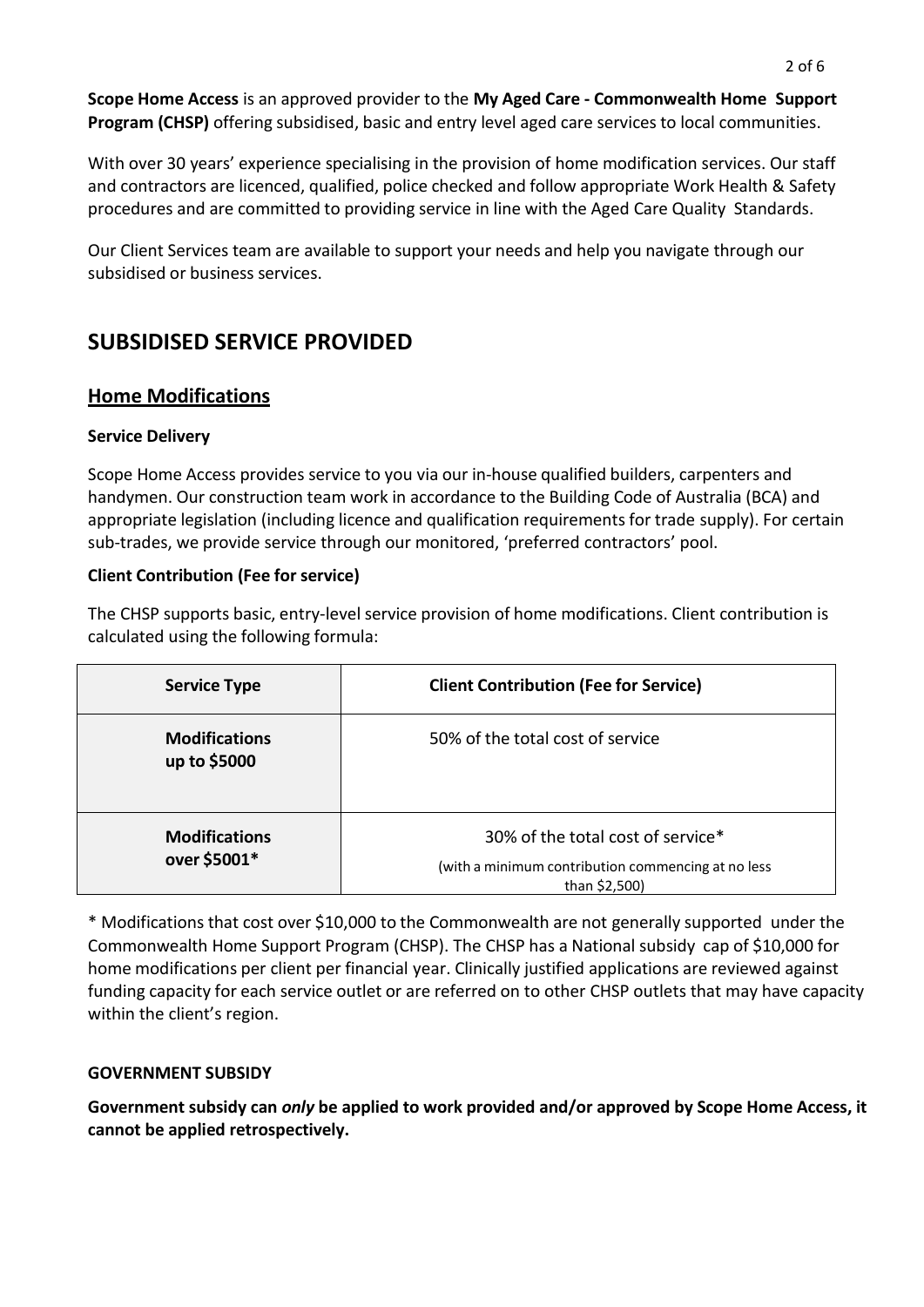# **NON-SUBSIDISED SERVICE PROVIDED**

## **Home Modifications**

As above but without subsidy applied

#### **CLIENT CONTRIBUTION (FEE FOR SERVICE)**

In accordance with the government's CHSP Client Fees Framework, all services provided through the CHSP require a client contribution towards each episode of service. Further information regarding fees (including hardship options) can be provided by our Client Services team. Our Client Fees Policy is listed on our website [www.scopehomeaccess.com.au o](http://www.scopehomeaccess.com.au/)r can be provided to you in hard copy.

#### **PRIVACY**

The Scope Home Access Privacy, Dignity & Confidentiality Policy (Policy B01) incorporating the Australian Privacy Principles is available on our website [www.scopehomeaccess.com.au.](http://www.scopehomeaccess.com.au/) A hard copy can also be provided at your request.

Information that we collect from you in order to provide service under CHSP includes your personal information. Your personal information is protected by law, including by the Commonwealth Privacy Act.

The client management system that we are using is an IT system called the 'Data Exchange'. This system is hosted by the Australian Government Department of Social Services. Your personal information that is stored by the Department on the Data Exchange will only be disclosed to us for the purposes of managing your case.

The Department de-identifies and aggregates data in the Data Exchange to produce information for policy development, grants program administration, and research and evaluation purposes. This includes producing reports for sharing with organisations. This information will not include information that identifies you, or information that can be used to re-identify you, in any way.

You can find more information about the way the Department will manage your personal information in the Department's APP privacy policy, which the Department has published on its website. This policy contains information about how you may access the personal information about you that is stored on the Data Exchange and seek correction of that information. This policy also includes information about how you may complain about a breach of the Australian Privacy Principles by the Department, and how the Department will deal with your complaint.

#### **ADVOCACY**

You have a right to use an advocate of your choice to communicate on your behalf with Scope Home Access. This may be a family member, carer, friend or advocacy service (we can help you contact a service if required). If you wish to appoint an advocate please let us know, alternatively we can provide you with an 'Authority to Act as an Advocate' form which can be completed by the person to whom you would like to grant representation of your needs.

#### **INTERPRETERS**

If an interpreter is required, this can also be arranged by us. Please advise the staff member who makes contact to book your appointment.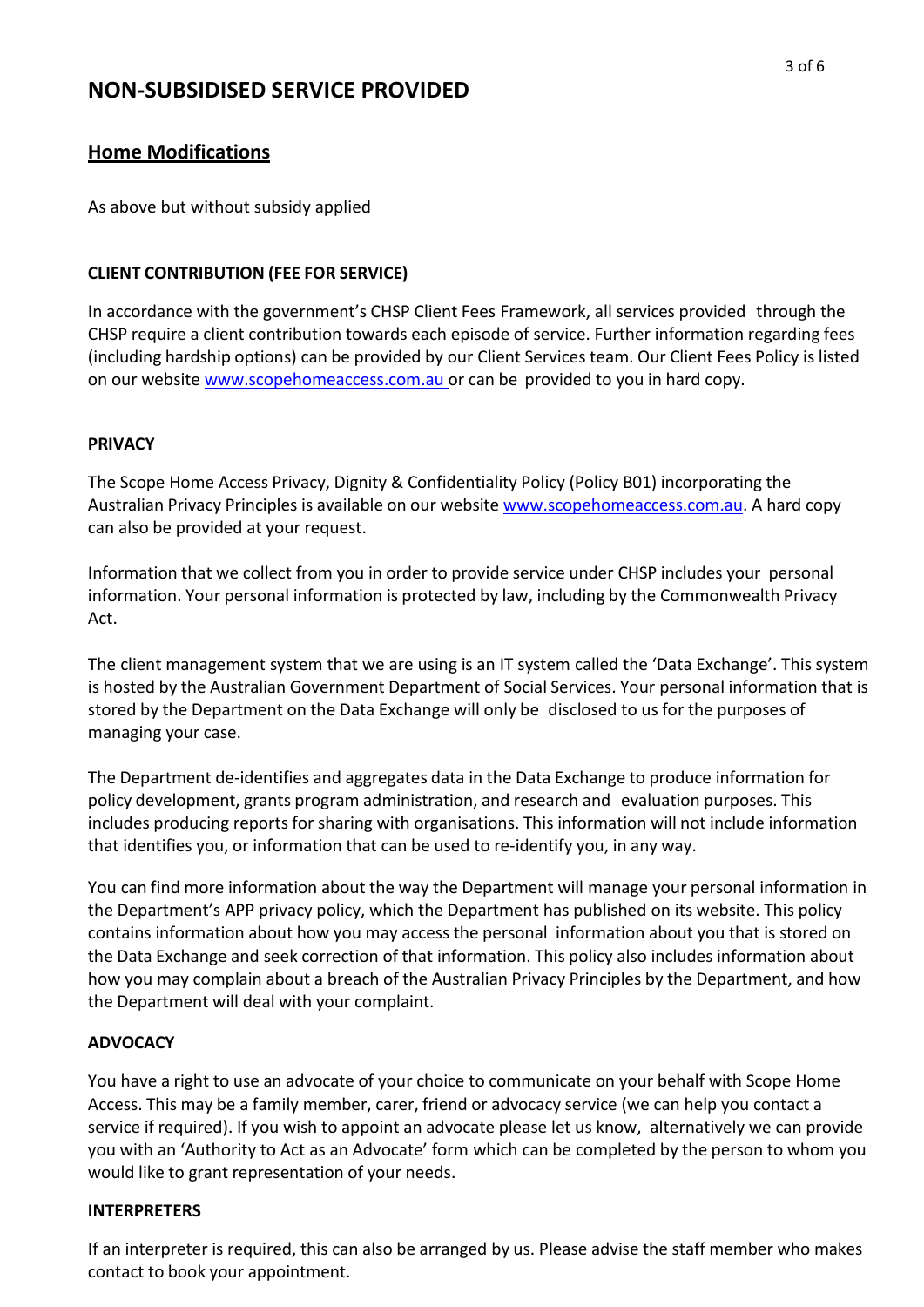#### **CLIENT RIGHTS & RESPONSIBILITIES, DIGNITY AND CHOICE**

**Your rights:** In line with the new Aged Care Quality Standards, the Charter of Aged Care Rights is provided at the time of service. As a provider we have a responsibility to help you understand your rights when receiving government subsidised services.

Our staff will support you to understand the new Charter and will ask you to sign it to acknowledge you have received a copy and understand your rights under the Charter. You are not obligated to sign the Charter and if you choose not to, this will not prejudice your right for service. As outlined in the Standards, a copy will be retained by Scope Home Access.

More information on the Charter of Aged Care Rights can be found at: <https://agedcare.health.gov.au/quality/single-charter-of-aged-care-rights>

**Your responsibilities:** In order for us to provide you with the best and most appropriate levels of service, you also need to:

- respect the rights of Scope Home Access staff
- work with Scope Home Access staff to develop and deliver your service appropriately, allowing choice and control over the service you receive
- follow the terms and conditions of any written service agreement or contract
- pay any fees outlined in your quote acceptance or written service agreement or contract
- allow safe and reasonable access to your home for staff and/or contractors at the times agreed

#### **SOCIAL / PUBLIC HOUSING**

We are unable to undertake any kind of modification on Housing Department properties.

#### **WEBSITE / FACEBOOK**

For more information on our services or to browse through our gallery please visit our website at [www.scopehomeaccess.com.au](http://www.scopehomeaccess.com.au/) , also to keep up with the latest news, services and events follow us on Facebook.

#### **FEEDBACK AND COMPLAINTS**

Feedback is encouraged, we appreciate your comments as this helps us to continually improve our service (completing our Client Survey is a simple way to convey your experience).

If you have any concerns or wish to make a complaint about the service you have received, we would like to hear from you. Your complaint will be dealt with, free from reprisal, fairly and promptly. Please contact our Client Services team who will be happy to assist.

For Feedback and Complaints please contact us via email [info@scopehomeaccess.com.au,](mailto:info@scopehomeaccess.com.au) phone 1300 765 887 or write to us at PO Box 926, Dapto NSW 2530. A copy of our Grievance Policy can be found on our website [www.scopehomeaccess.com.au](http://www.scopehomeaccess.com.au/) or can be posted to you on request.